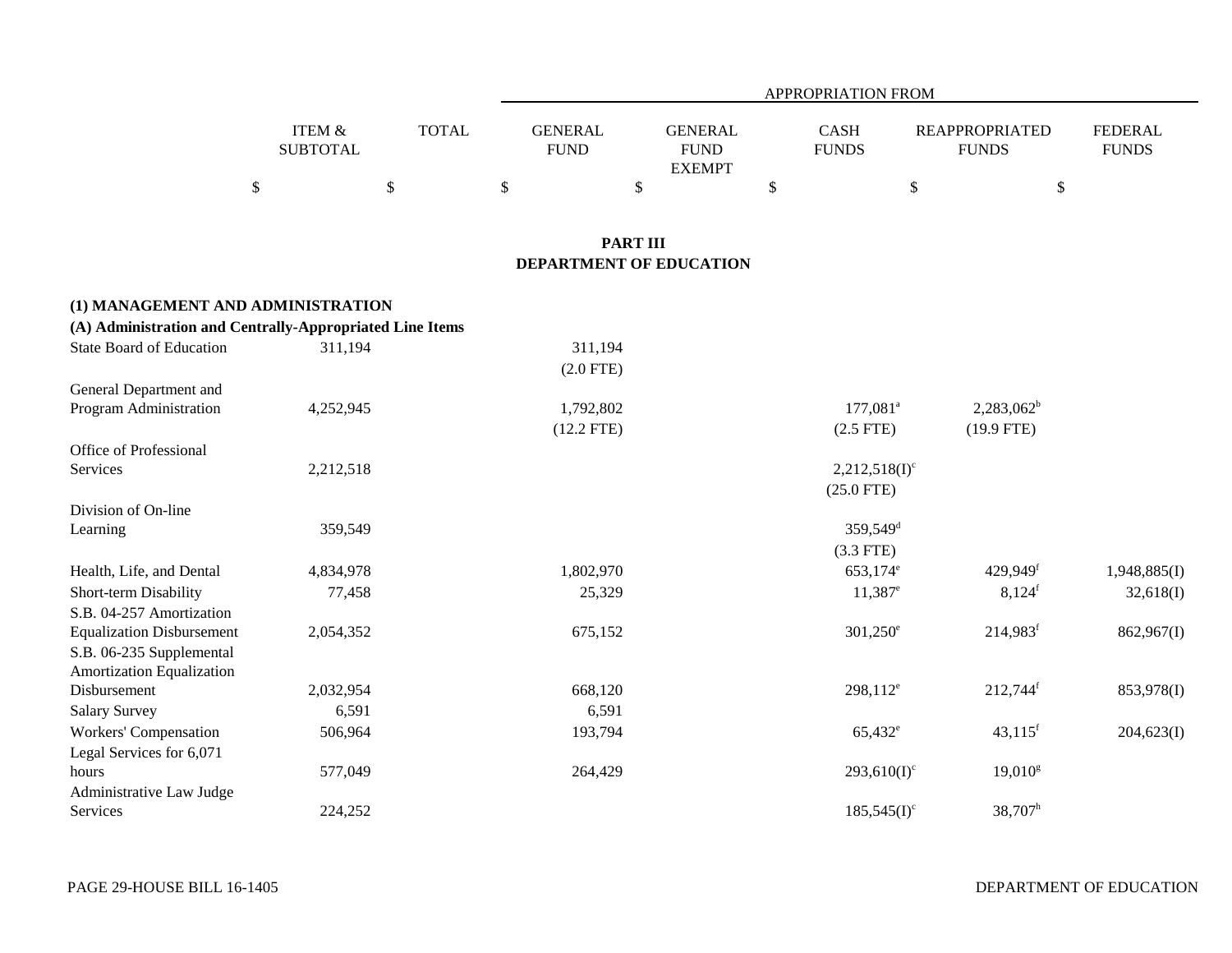|                                                                                                                                                                                                               |                                                      |              | APPROPRIATION FROM                                                   |                                                |                                                             |                                                                                        |                                                                                          |  |  |  |  |
|---------------------------------------------------------------------------------------------------------------------------------------------------------------------------------------------------------------|------------------------------------------------------|--------------|----------------------------------------------------------------------|------------------------------------------------|-------------------------------------------------------------|----------------------------------------------------------------------------------------|------------------------------------------------------------------------------------------|--|--|--|--|
|                                                                                                                                                                                                               | ITEM &<br><b>SUBTOTAL</b>                            | <b>TOTAL</b> | <b>GENERAL</b><br><b>FUND</b>                                        | <b>GENERAL</b><br><b>FUND</b><br><b>EXEMPT</b> | <b>CASH</b><br><b>FUNDS</b>                                 | <b>REAPPROPRIATED</b><br><b>FUNDS</b>                                                  | <b>FEDERAL</b><br><b>FUNDS</b>                                                           |  |  |  |  |
| \$                                                                                                                                                                                                            |                                                      | $\$$         | $\mathbb{S}$                                                         | \$                                             | $\$$                                                        | $\mathbb{S}$<br>\$                                                                     |                                                                                          |  |  |  |  |
| Payment to Risk<br>Management and Property<br>Funds<br><b>Leased Space</b><br>Capitol Complex Leased<br>Space<br>Reprinting and Distributing<br>Laws Concerning<br>Education                                  | 108,806<br>918,507<br>723,654<br>35,480              |              | 108,806<br>63,222<br>159,143                                         |                                                | $168,459$ <sup>i</sup><br>$83,204^e$<br>35,480 <sup>j</sup> | $20,213$ <sup>f</sup><br>$115,415$ <sup>f</sup>                                        | 666,613(I)<br>365,892(I)                                                                 |  |  |  |  |
| (B) Information Technology<br><b>Information Technology</b><br>Services<br>Payments to OIT<br><b>CORE Operations</b><br><b>Information Technology</b><br><b>Asset Maintenance</b><br><b>Disaster Recovery</b> | 4,051,818<br>340,453<br>282,536<br>862,146<br>19,722 |              | 1,425,355<br>$(21.3$ FTE)<br>176,332<br>107,278<br>862,146<br>19,722 |                                                | $2,000,000^k$<br>35,374m                                    | $626,463$ <sup>1</sup><br>$(6.9$ FTE)<br>164, 121 <sup>f</sup><br>139,884 <sup>n</sup> |                                                                                          |  |  |  |  |
| (C) Assessments and Data Analyses<br>Colorado Student<br>Assessment Program<br>Federal Grant for State<br>Assessments and Related<br>Activities                                                               | 33,112,688<br>2,247,224                              |              |                                                                      |                                                | 26,229,332 <sup>d</sup><br>$(5.0$ FTE)                      |                                                                                        | $6,883,356(1)$ <sup>o</sup><br>$(6.8$ FTE)<br>$2,247,224(I)$ <sup>o</sup><br>$(5.7$ FTE) |  |  |  |  |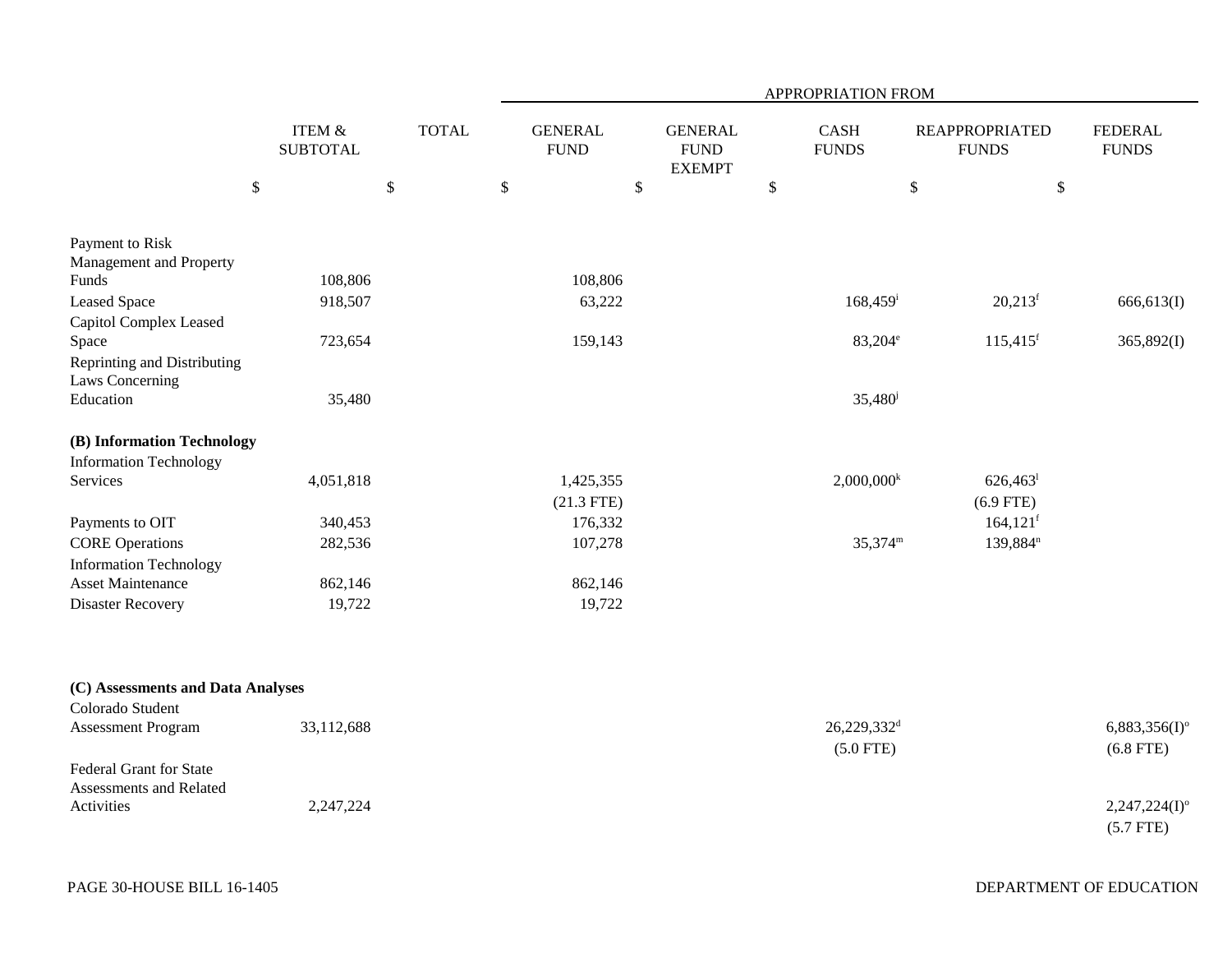|                                                                                                |                           |              | APPROPRIATION FROM            |                                                |                                       |                                       |                                |  |  |  |  |
|------------------------------------------------------------------------------------------------|---------------------------|--------------|-------------------------------|------------------------------------------------|---------------------------------------|---------------------------------------|--------------------------------|--|--|--|--|
|                                                                                                | ITEM &<br><b>SUBTOTAL</b> | <b>TOTAL</b> | <b>GENERAL</b><br><b>FUND</b> | <b>GENERAL</b><br><b>FUND</b><br><b>EXEMPT</b> | <b>CASH</b><br><b>FUNDS</b>           | <b>REAPPROPRIATED</b><br><b>FUNDS</b> | <b>FEDERAL</b><br><b>FUNDS</b> |  |  |  |  |
| $\$\,$                                                                                         |                           | $\mathbb{S}$ | $\mathbb{S}$                  | \$                                             | $\$$                                  | \$<br>$\$$                            |                                |  |  |  |  |
| Longitudinal Analyses of<br><b>Student Assessment Results</b>                                  |                           |              |                               |                                                | $298,000$ <sup>d</sup>                |                                       |                                |  |  |  |  |
|                                                                                                | 691,277                   |              | 393,277<br>$(3.6$ FTE)        |                                                |                                       |                                       |                                |  |  |  |  |
| <b>Basic Skills Placement or</b><br><b>Assessment Tests</b>                                    | 50,000                    |              |                               |                                                | $50,000$ <sup>d</sup>                 |                                       |                                |  |  |  |  |
| Preschool to Postsecondary<br><b>Education Alignment</b>                                       | 630,153                   |              | 35,400<br>$(0.5$ FTE)         |                                                | 594,753 <sup>d</sup><br>$(3.5$ FTE)   |                                       |                                |  |  |  |  |
| <b>Educator Effectiveness</b><br>Unit Administration                                           | 1,865,610                 |              | 1,736,357<br>$(11.5$ FTE)     |                                                | $129,253$ <sup>d</sup><br>$(1.0$ FTE) |                                       |                                |  |  |  |  |
| <b>Educator Effectiveness</b><br>Implementation                                                | 1,200,000                 |              |                               |                                                |                                       |                                       | 1,200,000(I)<br>$(4.0$ FTE)    |  |  |  |  |
| Accountability and<br><b>Improvement Planning</b>                                              | 1,732,237                 |              | 1,181,905<br>$(4.6$ FTE)      |                                                |                                       |                                       | 550,332(I)<br>$(6.8$ FTE)      |  |  |  |  |
| (D) State Charter School Institute<br><b>State Charter School</b><br>Institute Administration, |                           |              |                               |                                                |                                       |                                       |                                |  |  |  |  |
| Oversight, and<br>Management                                                                   | 2,831,760                 |              |                               |                                                |                                       | $2,831,760(I)^p$<br>$(11.7$ FTE)      |                                |  |  |  |  |
| <b>Institute Charter School</b><br>Assistance Fund                                             | 460,000                   |              |                               |                                                | 460,000 <sup>q</sup>                  |                                       |                                |  |  |  |  |
| Other Transfers to Institute<br><b>Charter Schools</b>                                         | 6,500,000                 |              |                               |                                                |                                       | $6,500,000(I)^r$                      |                                |  |  |  |  |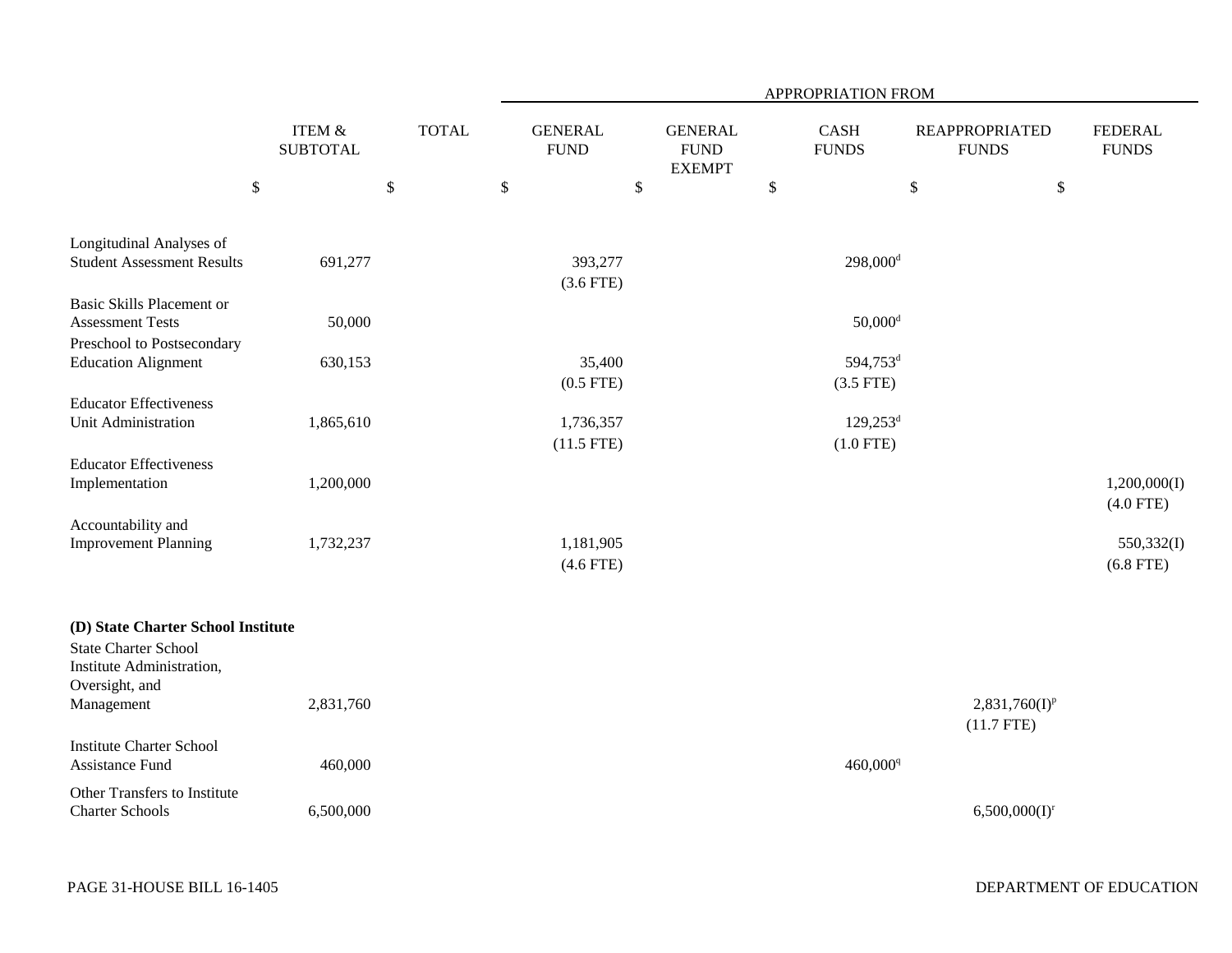|                                                                               |    |                                      |              |    | <b>APPROPRIATION FROM</b>     |    |  |                                                |  |                             |                                       |  |                                |  |
|-------------------------------------------------------------------------------|----|--------------------------------------|--------------|----|-------------------------------|----|--|------------------------------------------------|--|-----------------------------|---------------------------------------|--|--------------------------------|--|
|                                                                               |    | <b>ITEM &amp;</b><br><b>SUBTOTAL</b> | <b>TOTAL</b> |    | <b>GENERAL</b><br><b>FUND</b> |    |  | <b>GENERAL</b><br><b>FUND</b><br><b>EXEMPT</b> |  | <b>CASH</b><br><b>FUNDS</b> | <b>REAPPROPRIATED</b><br><b>FUNDS</b> |  | <b>FEDERAL</b><br><b>FUNDS</b> |  |
|                                                                               | \$ |                                      | \$           | \$ |                               | \$ |  | \$                                             |  | \$                          | \$                                    |  |                                |  |
| Transfer of Federal Money<br>to Institute Charter Schools                     |    | 7,600,000                            |              |    |                               |    |  |                                                |  |                             | $7,600,000(I)^r$<br>$(4.5$ FTE)       |  |                                |  |
| Department<br><b>Implementation of Section</b><br>22-30.5-501 et seq., C.R.S. |    | 227,505                              |              |    |                               |    |  |                                                |  |                             | $227,505^p$<br>$(1.6$ FTE)            |  |                                |  |

<sup>a</sup> This amount shall be from general education development program fees.

<sup>b</sup> Of this amount, \$1,822,662 shall be from departmental indirect cost recoveries or the Indirect Costs Excess Recovery Fund created in Section 24-75-1401 (2), C.R.S., and \$460,400 shall be from statewide indirect cost recoveries or the Indirect Costs Excess Recovery Fund created in Section 24-75-1401 (2), C.R.S.

 $\degree$ These amounts shall be from the Educator Licensure Cash Fund created in Section 22-60.5-112 (1) (a), C.R.S. These amounts are shown for informational purposes only because the Educator Licensure Cash Fund is continuously appropriated to the Department pursuant to Section 22-60.5-112 (1) (b) (I), C.R.S.

<sup>d</sup> These amounts shall be from the State Education Fund created in Section 17 (4) (a) of Article IX of the State Constitution. Pursuant to Section 17 (3) of Article IX of the State Constitution, appropriations from the State Education Fund are not subject to the limitation on fiscal year spending set forth in Section 20 of Article X of the State Constitution.

e Of these amounts, \$627,253 shall be from the State Education Fund created in Section 17 (4) (a) of Article IX of the State Constitution, \$315,991(I) shall be from the Educator Licensure Cash Fund created in Section 22-60.5-112 (1) (a), C.R.S., \$215,298 shall be from the Early Literacy Fund created in Section 22-7-1210 (1), C.R.S., \$208,462 shall be from the Public School Capital Construction Assistance Fund created in Section 22-43.7-104 (1), C.R.S., \$29,896 shall be from general education development program fees, and \$15,659 shall be from the Marijuana Tax Cash Fund created in Section 39-28.8-501 (1), C.R.S. Pursuant to Section 17 (3) of Article IX of the State Constitution, appropriations from the State Education Fund are not subject to the limitation on fiscal year spending set forth in Section 20 of Article X of the State Constitution. Appropriations from the Educator Licensure Cash Fund are shown for informational purposes only because the Educator Licensure Cash Fund is continuously appropriated to the Department pursuant to Section 22-60.5-112 (1) (b) (I), C.R.S.

f Of these amounts, \$630,700 shall be from departmental indirect cost recoveries or the Indirect Costs Excess Recovery Fund created in Section 24-75-1401 (2), C.R.S., and \$577,964 is estimated to be transferred from various appropriations to the Department of Education.

<sup>g</sup> This amount shall be transferred from the Division of Public School Capital Construction Assistance line item appropriation in the Assistance to Public Schools section of this department.

<sup>h</sup> This amount shall be transferred from the Special Education Programs for Children with Disabilities line item appropriation in the Assistance to Public Schools section of this department.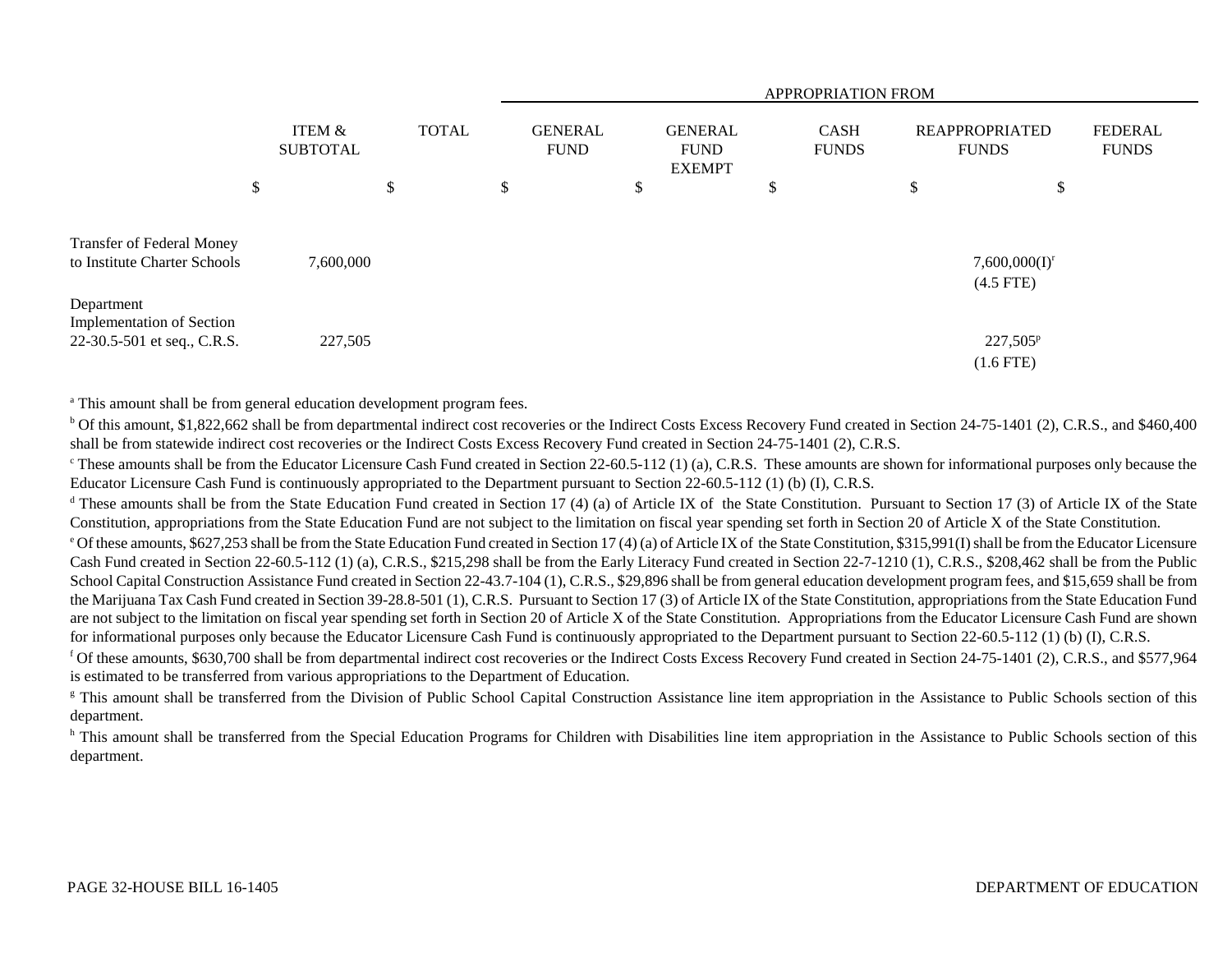|                   |              | APPROPRIATION FROM |                |              |  |                       |                |  |  |  |  |  |
|-------------------|--------------|--------------------|----------------|--------------|--|-----------------------|----------------|--|--|--|--|--|
|                   |              |                    |                |              |  |                       |                |  |  |  |  |  |
| <b>ITEM &amp;</b> | <b>TOTAL</b> | GENERAL            | <b>GENERAL</b> | CASH         |  | <b>REAPPROPRIATED</b> | <b>FEDERAL</b> |  |  |  |  |  |
| <b>SUBTOTAL</b>   |              | FUND               | <b>FUND</b>    | <b>FUNDS</b> |  | <b>FUNDS</b>          | <b>FUNDS</b>   |  |  |  |  |  |
|                   |              |                    | <b>EXEMPT</b>  |              |  |                       |                |  |  |  |  |  |
|                   |              |                    |                |              |  |                       |                |  |  |  |  |  |

<sup>1</sup>Of this amount, it is estimated that \$74,716(I) shall be from the Educator Licensure Cash Fund created in Section 22-60.5-112 (1) (a), C.R.S., \$51,984 shall be from the State Education Fund created in Section 17 (4) (a) of Article IX of the State Constitution, \$23,920 shall be from the Public School Capital Construction Assistance Fund created in Section 22-43.7-104 (1), C.R.S., \$14,849 shall be from various grants and donations, and \$2,990 shall be from the Marijuana Tax Cash Fund created in Section 39-28.8-501 (1), C.R.S. Pursuant to Section 17 (3) of Article IX of the State Constitution, appropriations from the State Education Fund are not subject to the limitation on fiscal year spending set forth in Section 20 of Article X of the State Constitution. Appropriations from the Educator Licensure Cash Fund are shown for informational purposes only because the Educator Licensure Cash Fund is continuously appropriated to the Department pursuant to Section 22-60.5-112 (1) (b) (I), C.R.S.

<sup>j</sup> This amount shall be from interest and income earned on the investment of money in the Public School Fund that is credited to the State Public School Fund pursuant to Section 22-41-102 (3) (d), C.R.S. Pursuant to Section 22-2-112 (1) (i), C.R.S., publishing costs shall be paid out of State Public School Fund created in Section 22-54-114 (1), C.R.S.

<sup>k</sup> This amount shall be from the Indirect Costs Excess Recovery Fund created in Section 24-75-1401 (2), C.R.S.

<sup>1</sup> Of this amount, \$526,039 shall be transferred from various appropriations to the Department of Education and \$100,424 shall be transferred from the State Share of Districts' Total Program Funding line item appropriation in the Assistance to Public Schools section of this department.

m This amount shall be from various sources of cash funds.

<sup>n</sup> This amount shall be transferred from various sources of reappropriated funds.

<sup>o</sup> These amounts shall be from the federal grant for state assessments and related activities authorized pursuant to Title VI, Part A, Section 6113 of the federal No Child Left Behind Act of 2001, and are shown for informational purposes only.

<sup>p</sup> These amounts shall be transferred from the State Share of Districts' Total Program Funding line item appropriation in the Assistance to Public Schools section of this department.

<sup>q</sup> This amount shall be from the Institute Charter School Assistance Fund created in Section 22-30.5-515.5 (1) (a), C.R.S.

r These amounts shall be transferred from various line items in the Assistance to Public Schools section of this department.

## **(E) Indirect Cost Assessment**

 $\mu$  Indirect Cost Assessment  $549.469$   $321.464(I)^a$   $321.464(I)^a$   $228.005(I)$ 

<sup>a</sup> This amount shall be from the Educator Licensure Cash Fund created in Section 22-60.5-112 (1) (a), C.R.S. Appropriations from the Educator Licensure Cash Fund are shown for informational purposes only because the Educator Licensure Cash Fund is continuously appropriated to the Department pursuant to Section 22-60.5-112 (1) (b) (I), C.R.S.

84,491,849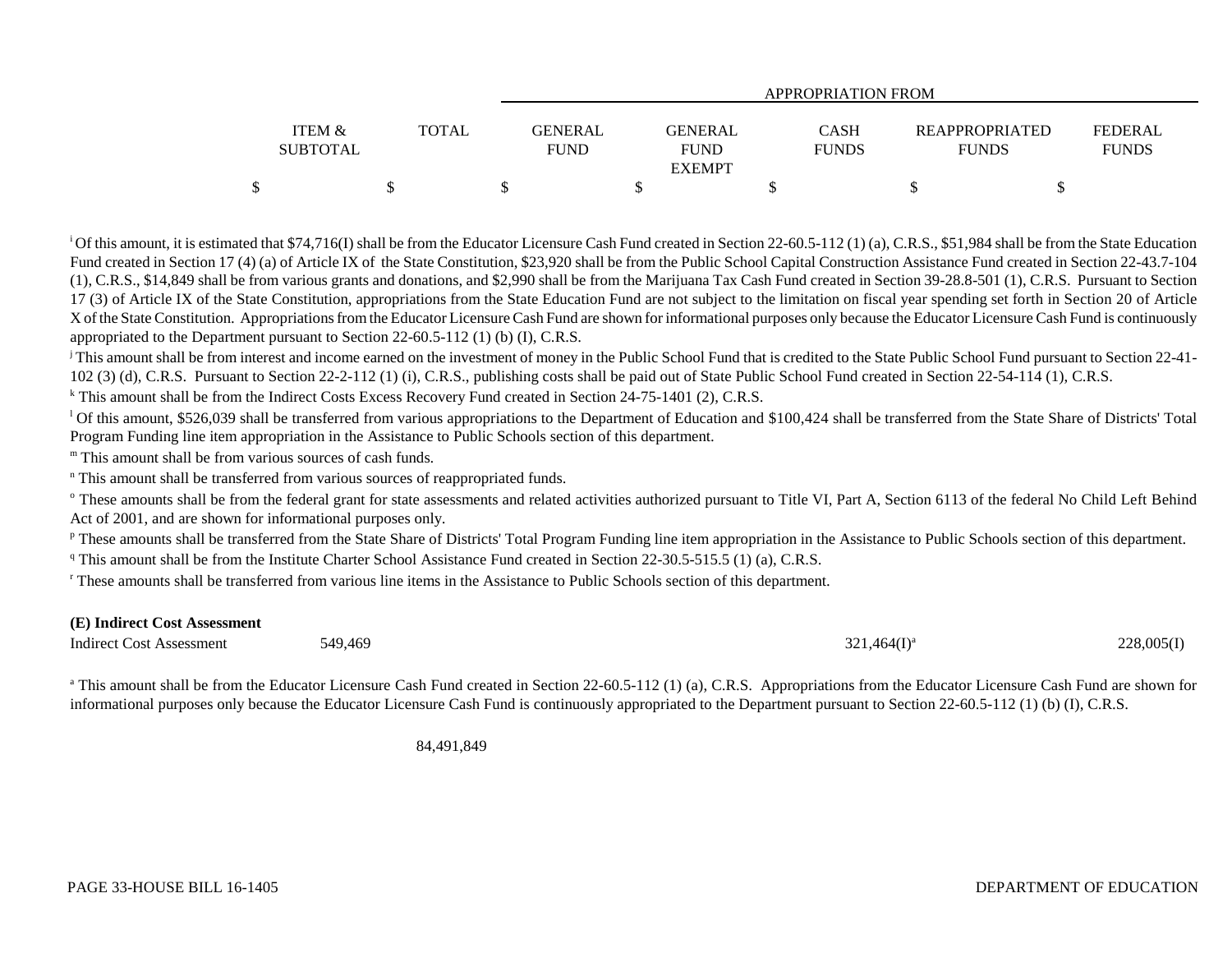|                                                                                           |                                      |              | APPROPRIATION FROM |                               |    |                                                |    |                                  |    |                                       |                                |
|-------------------------------------------------------------------------------------------|--------------------------------------|--------------|--------------------|-------------------------------|----|------------------------------------------------|----|----------------------------------|----|---------------------------------------|--------------------------------|
|                                                                                           | <b>ITEM &amp;</b><br><b>SUBTOTAL</b> | <b>TOTAL</b> |                    | <b>GENERAL</b><br><b>FUND</b> |    | <b>GENERAL</b><br><b>FUND</b><br><b>EXEMPT</b> |    | CASH<br><b>FUNDS</b>             |    | <b>REAPPROPRIATED</b><br><b>FUNDS</b> | <b>FEDERAL</b><br><b>FUNDS</b> |
|                                                                                           | $\$$                                 | \$           | \$                 |                               | \$ |                                                | \$ |                                  | \$ | \$                                    |                                |
| (2) ASSISTANCE TO PUBLIC SCHOOLS<br>(A) Public School Finance                             |                                      |              |                    |                               |    |                                                |    |                                  |    |                                       |                                |
| Administration                                                                            | 1,776,557                            |              |                    |                               |    |                                                |    | $155,354^{\circ}$<br>$(0.9$ FTE) |    | $1,621,203^b$<br>$(17.0$ FTE)         |                                |
| State Share of Districts'<br>Total Program Funding <sup>5</sup><br>Hold-harmless Full-day | 4,115,002,841                        |              |                    | 2,717,820,995                 |    | 873,835,000°                                   |    | 523,346,846 <sup>d</sup>         |    |                                       |                                |
| Kindergarten Funding<br>District Per Pupil<br>Reimbursements for                          | 7,922,486                            |              |                    |                               |    |                                                |    | 7,922,486 <sup>e</sup>           |    |                                       |                                |
| Juveniles Held in Jail                                                                    | 10,000                               |              |                    |                               |    |                                                |    | $10,000^{\circ}$                 |    |                                       |                                |
| At-risk Supplemental Aid<br>At-risk Per Pupil                                             | 5,094,358                            |              |                    |                               |    |                                                |    | 5,094,358f                       |    |                                       |                                |
| <b>Additional Funding</b>                                                                 | 5,000,000<br>4,134,806,242           |              |                    |                               |    |                                                |    | $5,000,000$ <sup>f</sup>         |    |                                       |                                |

<sup>a</sup> Of this amount, \$83,329 shall be from the State Education Fund created in Section 17 (4) (a) of Article IX of the State Constitution and \$72,025 shall be from the Public Education Fund created in Section 39-22-4203 (1), C.R.S. Pursuant to Section 17 (3) of Article IX of the State Constitution, appropriations from the State Education Fund are not subject to the limitation on fiscal year spending set forth in Section 20 of Article X of the State Constitution.

<sup>b</sup> This amount shall be transferred from the State Share of Districts' Total Program Funding line item appropriation in the Assistance to Public Schools section of this department.

<sup>c</sup> This amount shall be from the General Fund Exempt Account created in Section 24-77-103.6 (2), C.R.S.

 $d$  Of this amount, \$467,093,497 shall be from the State Education Fund created in Section 17 (4) (a) of Article IX of the State Constitution and \$56,253,349 shall be from the State Public School Fund created in Section 22-54-114 (1), C.R.S. Pursuant to Section 17 (3) of Article IX of the State Constitution, appropriations from the State Education Fund are not subject to the limitation on fiscal year spending set forth in Section 20 of Article X of the State Constitution. Of the amount appropriated from the State Public School Fund, \$47,855,831 is estimated to be from federal mineral leasing revenues transferred to the State Public School Fund pursuant to Sections 22-54-114 (1) and 34-63-102, C.R.S., and \$8,397,518 is estimated to be from interest and income earned on the investment of money in the Public School Fund that is credited to the State Public School Fund pursuant to Section 22-41-102 (3) (d), C.R.S. <sup>e</sup> These amounts shall be from the State Education Fund created in Section 17 (4) (a) of Article IX of the State Constitution. Pursuant to Section 17 (3) of Article IX of the State Constitution, appropriations from the State Education Fund are not subject to the limitation on fiscal year spending set forth in Section 20 of Article X of the State Constitution.  $f$  These amounts shall be from the State Public School Fund created in Section 22-54-114 (1), C.R.S., from interest and income earned on the investment of money in the Public School Fund that is credited to the State Public School Fund pursuant to Section 22-41-102 (3) (d), C.R.S.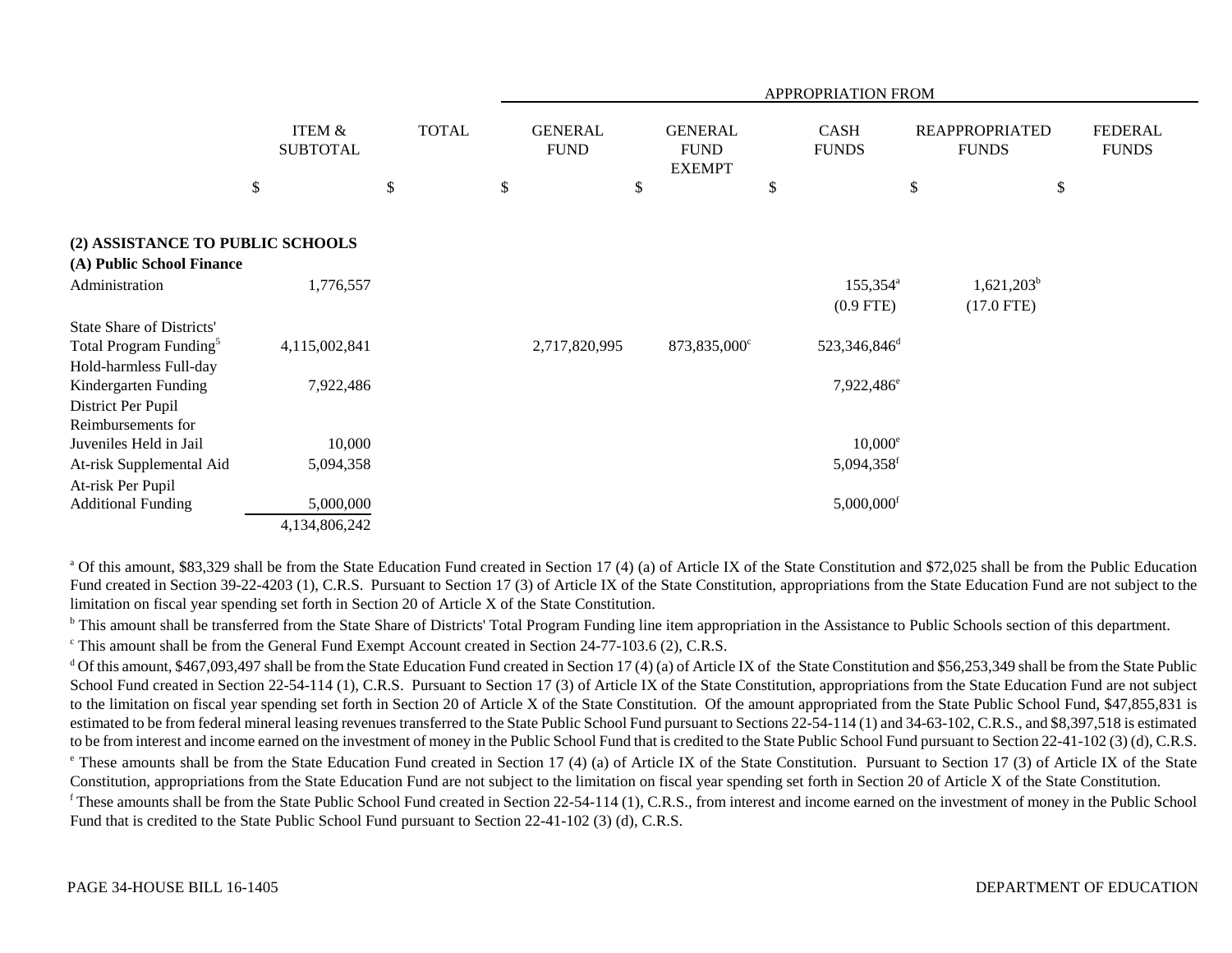|                                                                                                             |                                      |              | APPROPRIATION FROM            |                                                |                                         |                                       |                                    |  |  |  |  |
|-------------------------------------------------------------------------------------------------------------|--------------------------------------|--------------|-------------------------------|------------------------------------------------|-----------------------------------------|---------------------------------------|------------------------------------|--|--|--|--|
|                                                                                                             | <b>ITEM &amp;</b><br><b>SUBTOTAL</b> | <b>TOTAL</b> | <b>GENERAL</b><br><b>FUND</b> | <b>GENERAL</b><br><b>FUND</b><br><b>EXEMPT</b> | CASH<br><b>FUNDS</b>                    | <b>REAPPROPRIATED</b><br><b>FUNDS</b> | <b>FEDERAL</b><br><b>FUNDS</b>     |  |  |  |  |
|                                                                                                             | $\mathbb{S}$                         | $\$$         | \$<br>$\$$                    |                                                | $\$$                                    | $\mathbb{S}$<br>$\$$                  |                                    |  |  |  |  |
|                                                                                                             |                                      |              |                               |                                                |                                         |                                       |                                    |  |  |  |  |
| (B) Categorical Programs<br>(1) District Programs Required by Statute<br><b>Special Education</b>           |                                      |              |                               |                                                |                                         |                                       |                                    |  |  |  |  |
| Programs for Children with<br><b>Disabilities</b>                                                           | 322,663,964                          |              | 71,572,347                    |                                                | 95,565,575 <sup>a</sup>                 | $104,043^b$<br>$(1.0$ FTE)            | $155,421,999(I)^c$<br>$(62.0$ FTE) |  |  |  |  |
| <b>English Language</b><br>Proficiency Program                                                              | 30,024,205                           |              | 3,101,598                     |                                                | $15,684,186^a$                          |                                       | $11,238,421(I)^d$<br>$(4.6$ FTE)   |  |  |  |  |
| (2) Other Categorical Programs<br>Public School<br>Transportation                                           | 56,657,903                           |              | 36,922,227                    |                                                | 19,735,676 <sup>e</sup><br>$(2.0$ FTE)  |                                       |                                    |  |  |  |  |
| Transfer to the Department<br>of Higher Education for<br>Distribution of State<br>Assistance for Career and |                                      |              |                               |                                                |                                         |                                       |                                    |  |  |  |  |
| <b>Technical Education</b><br>Special Education<br>Programs for Gifted and                                  | 25,639,363                           |              | 17,792,850                    |                                                | 7,846,513 <sup>a</sup>                  |                                       |                                    |  |  |  |  |
| <b>Talented Children</b>                                                                                    | 12,169,325                           |              | 5,500,000                     |                                                | $6,669,325$ <sup>a</sup><br>$(1.5$ FTE) |                                       |                                    |  |  |  |  |
| Expelled and At-risk<br><b>Student Services Grant</b>                                                       |                                      |              |                               |                                                |                                         |                                       |                                    |  |  |  |  |
| Program                                                                                                     | 7,493,560                            |              | 5,788,807                     |                                                | $1,704,753$ <sup>a</sup><br>$(1.0$ FTE) |                                       |                                    |  |  |  |  |
| <b>Small Attendance Center</b><br>Aid                                                                       | 1,076,550                            |              | 787,645                       |                                                | 288,905 <sup>a</sup>                    |                                       |                                    |  |  |  |  |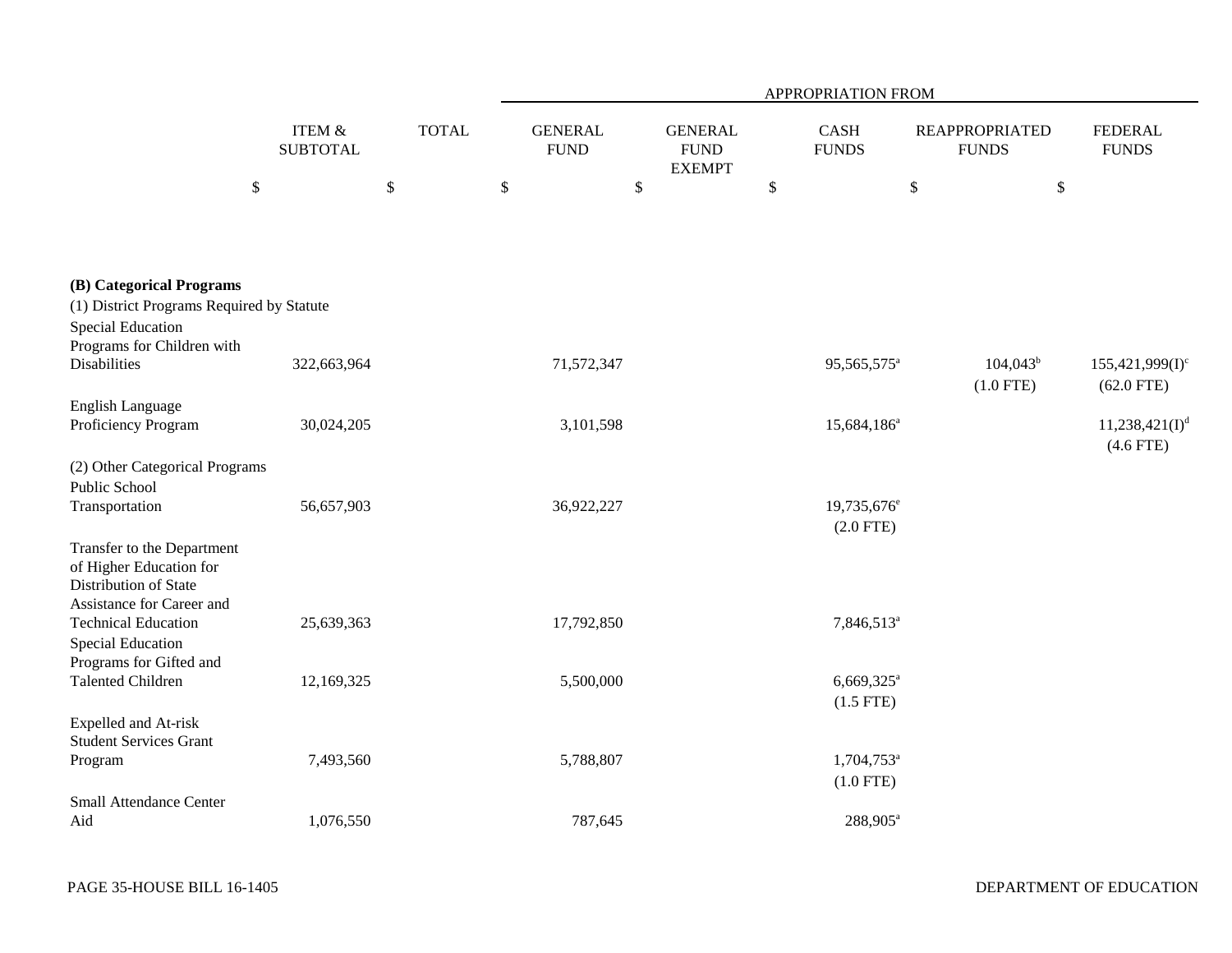|                                   |                          |              |                               | <b>APPROPRIATION FROM</b> |                                                |        |                                  |                                |                                |  |  |  |  |
|-----------------------------------|--------------------------|--------------|-------------------------------|---------------------------|------------------------------------------------|--------|----------------------------------|--------------------------------|--------------------------------|--|--|--|--|
|                                   | ITEM &<br>SUBTOTAL       | <b>TOTAL</b> | <b>GENERAL</b><br><b>FUND</b> |                           | <b>GENERAL</b><br><b>FUND</b><br><b>EXEMPT</b> |        | <b>CASH</b><br><b>FUNDS</b>      | REAPPROPRIATED<br><b>FUNDS</b> | <b>FEDERAL</b><br><b>FUNDS</b> |  |  |  |  |
|                                   | \$                       | \$           | ۰D                            |                           | Φ<br>J                                         | Φ<br>Φ |                                  | \$                             | \$                             |  |  |  |  |
| Comprehensive Health<br>Education | 1,005,396<br>456,730,266 |              |                               | 300,000                   |                                                |        | $705,396^{\circ}$<br>$(1.0$ FTE) |                                |                                |  |  |  |  |

<sup>a</sup> These amounts shall be from the State Education Fund created in Section 17 (4) (a) of Article IX of the State Constitution. Pursuant to Section 17 (3) of Article IX of the State Constitution, appropriations from the State Education Fund are not subject to the limitation on fiscal year spending set forth in Section 20 of Article X of the State Constitution.

b This amount shall be from federal funds transferred from the Department of Human Services.

c This amount shall be from federal funds authorized pursuant to the federal Individuals with Disabilities Education Act.

<sup>d</sup> This amount shall be from federal funds authorized pursuant to Title III of the federal No Child Left Behind Act of 2001.

<sup>e</sup> Of this amount, \$19,285,676 shall be from the State Education Fund created in Section 17 (4) (a) of Article IX of the State Constitution and \$450,000 shall be from the Public School Transportation Fund created in Section 22-51-103 (1), C.R.S. Pursuant to Section 17 (3) of Article IX of the State Constitution, appropriations from the State Education Fund are not subject to the limitation on fiscal year spending set forth in Section 20 of Article X of the State Constitution.

## **(C) Grant Programs, Distributions, and Other Assistance**  $(1)$  Health and  $N$  and  $N$

| (1) Health and Nutrition          |             |             |                        |                   |                |
|-----------------------------------|-------------|-------------|------------------------|-------------------|----------------|
| <b>Federal Nutrition Programs</b> | 156,554,412 | 88,564      |                        |                   | 156,465,848(I) |
|                                   |             | $(0.9$ FTE) |                        |                   | $(8.1$ FTE)    |
| <b>State Match for School</b>     |             |             |                        |                   |                |
| Lunch Program                     | 2,472,644   |             | 2,472,644 <sup>a</sup> |                   |                |
| <b>Child Nutrition School</b>     |             |             |                        |                   |                |
| <b>Lunch Protection Program</b>   | 1,661,258   | 811,258     | 850,000 <sup>b</sup>   |                   |                |
| <b>Start Smart Nutrition</b>      |             |             |                        |                   |                |
| Program Fund                      | 700,000     | 700,000     |                        |                   |                |
| <b>Start Smart Nutrition</b>      |             |             |                        |                   |                |
| Program                           | 1,100,000   |             | $400,000^{\circ}$      | $700,000^{\circ}$ |                |
| Breakfast After the Bell          | 29,412,780  | 23,524      |                        |                   | 29,389,256(I)  |
|                                   |             | $(0.3$ FTE) |                        |                   |                |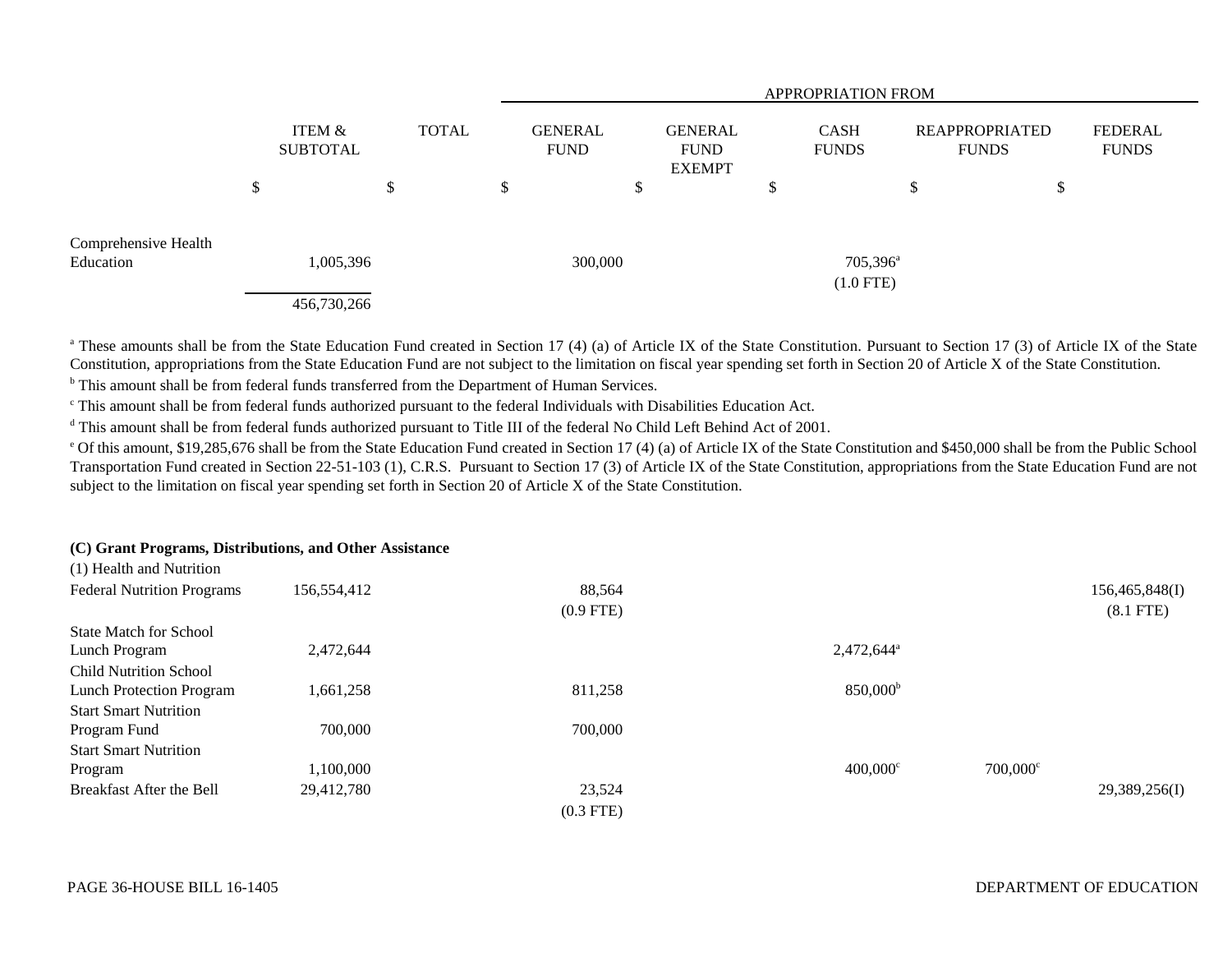|                                                                                                                   |                              |              | APPROPRIATION FROM            |                                                |                                        |                                       |                                |  |  |  |  |  |
|-------------------------------------------------------------------------------------------------------------------|------------------------------|--------------|-------------------------------|------------------------------------------------|----------------------------------------|---------------------------------------|--------------------------------|--|--|--|--|--|
|                                                                                                                   | ITEM $\&$<br><b>SUBTOTAL</b> | <b>TOTAL</b> | <b>GENERAL</b><br><b>FUND</b> | <b>GENERAL</b><br><b>FUND</b><br><b>EXEMPT</b> | <b>CASH</b><br><b>FUNDS</b>            | <b>REAPPROPRIATED</b><br><b>FUNDS</b> | <b>FEDERAL</b><br><b>FUNDS</b> |  |  |  |  |  |
|                                                                                                                   | $\mathbb{S}$                 | \$           | \$                            | $\$$                                           | $\$$                                   | $\$$                                  | $\boldsymbol{\mathsf{S}}$      |  |  |  |  |  |
| S.B. 97-101 Public School<br><b>Health Services</b>                                                               | 154,008                      |              |                               |                                                |                                        | $154,008$ <sup>d</sup><br>$(1.4$ FTE) |                                |  |  |  |  |  |
| School Health<br>Professionals Grant<br>Program                                                                   | 2,280,833                    |              |                               |                                                | 2,280,833 <sup>e</sup><br>$(1.0$ FTE)  |                                       |                                |  |  |  |  |  |
| (2) Capital Construction<br>Division of Public School<br>Capital Construction<br>Assistance                       | 1,382,625                    |              |                               |                                                | $1,382,625$ <sup>f</sup>               |                                       |                                |  |  |  |  |  |
|                                                                                                                   |                              |              |                               |                                                | $(15.0$ FTE)                           |                                       |                                |  |  |  |  |  |
| Public School Capital<br><b>Construction Assistance</b><br><b>Board - Lease Payments</b><br>Public School Capital | 65,000,000                   |              |                               |                                                | 65,000,000 <sup>f</sup>                |                                       |                                |  |  |  |  |  |
| <b>Construction Assistance</b><br>Board - Cash Grants <sup>6</sup>                                                | 70,000,000                   |              |                               |                                                | $70,000,000$ <sup>f</sup>              |                                       |                                |  |  |  |  |  |
| <b>Financial Assistance</b><br>Priority Assessment                                                                | 200,000                      |              |                               |                                                |                                        | $200,000$ <sup>f</sup>                |                                |  |  |  |  |  |
| <b>State Aid for Charter</b><br><b>School Facilities</b><br>(3) Reading and Literacy                              | 25,000,000                   |              |                               |                                                | 25,000,000 <sup>s</sup>                |                                       |                                |  |  |  |  |  |
| Early Literacy Competitive<br><b>Grant Program</b>                                                                | 5,197,604                    |              |                               |                                                | $5,197,604^h$<br>$(8.0$ FTE)           |                                       |                                |  |  |  |  |  |
| Early Literacy Program Per<br><b>Pupil Intervention Funding</b>                                                   | 33, 242, 424                 |              |                               |                                                | 33,242,424 <sup>i</sup><br>$(1.0$ FTE) |                                       |                                |  |  |  |  |  |
| Early Literacy Assessment<br><b>Tool Program</b>                                                                  | 2,987,226                    |              |                               |                                                | 2,987,226 <sup>b</sup>                 |                                       |                                |  |  |  |  |  |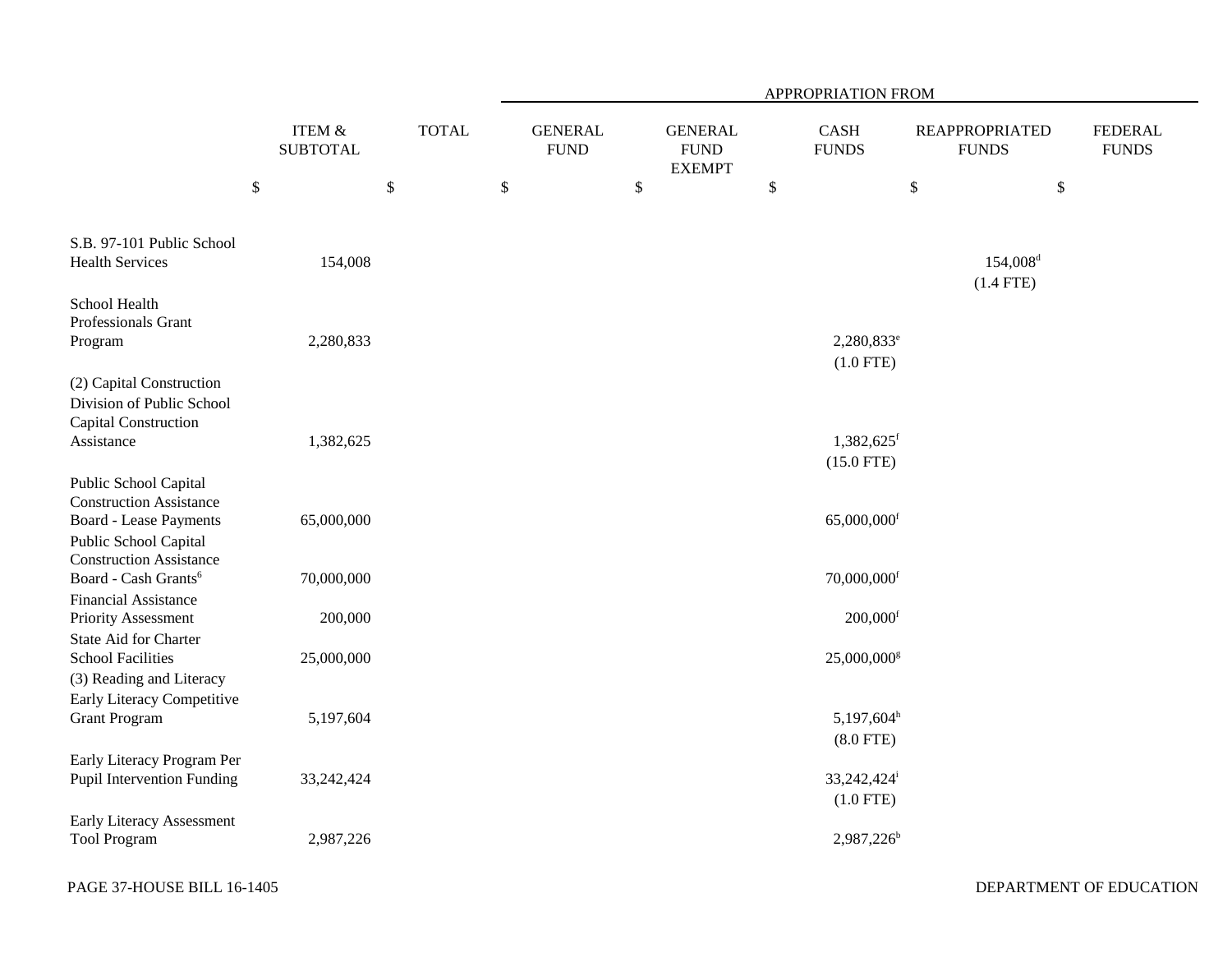|                                                                                                             |                                      |              |    | APPROPRIATION FROM            |        |                                                |      |                                     |                                       |                                |  |  |  |
|-------------------------------------------------------------------------------------------------------------|--------------------------------------|--------------|----|-------------------------------|--------|------------------------------------------------|------|-------------------------------------|---------------------------------------|--------------------------------|--|--|--|
|                                                                                                             | <b>ITEM &amp;</b><br><b>SUBTOTAL</b> | <b>TOTAL</b> |    | <b>GENERAL</b><br><b>FUND</b> |        | <b>GENERAL</b><br><b>FUND</b><br><b>EXEMPT</b> |      | <b>CASH</b><br><b>FUNDS</b>         | <b>REAPPROPRIATED</b><br><b>FUNDS</b> | <b>FEDERAL</b><br><b>FUNDS</b> |  |  |  |
|                                                                                                             | $\$$                                 | \$           | \$ |                               | $\$\,$ |                                                | $\$$ |                                     | \$                                    | \$                             |  |  |  |
| Adult Education and<br><b>Literacy Grant Program</b>                                                        | 961,444                              |              |    | 961,444<br>$(1.0$ FTE)        |        |                                                |      |                                     |                                       |                                |  |  |  |
| (4) Professional Development and Instructional Support                                                      |                                      |              |    |                               |        |                                                |      |                                     |                                       |                                |  |  |  |
| <b>Content Specialists</b>                                                                                  | 469,900                              |              |    |                               |        |                                                |      | 469,900 <sup>b</sup><br>$(5.0$ FTE) |                                       |                                |  |  |  |
| School Bullying Prevention<br>and Education Cash Fund<br>Office of Dropout                                  | 900,000                              |              |    |                               |        |                                                |      | $900,000^{\circ}$                   |                                       |                                |  |  |  |
| Prevention and Student<br>Reengagement                                                                      | 1,017,578                            |              |    |                               |        |                                                |      | $900,000$ <sup>e</sup>              |                                       | 117,578(I)<br>$(0.9$ FTE)      |  |  |  |
| <b>Stipends for Nationally</b><br><b>Board Certified Teachers</b><br><b>Quality Teacher</b>                 | 1,384,000                            |              |    |                               |        |                                                |      | 1,384,000 <sup>b</sup>              |                                       |                                |  |  |  |
| Recruitment Program                                                                                         | 3,000,000                            |              |    |                               |        |                                                |      | $3,000,000$ <sup>b</sup>            |                                       |                                |  |  |  |
| <b>Educator Perception</b><br><b>English Language Learners</b>                                              | 100,000                              |              |    | 100,000                       |        |                                                |      |                                     |                                       |                                |  |  |  |
| <b>Technical Assistance</b>                                                                                 | 373,245                              |              |    | 321,448<br>$(4.5$ FTE)        |        |                                                |      | $51,797^b$<br>$(0.5$ FTE)           |                                       |                                |  |  |  |
| <b>English Language</b><br>Proficiency Act Excellence                                                       |                                      |              |    |                               |        |                                                |      |                                     |                                       |                                |  |  |  |
| <b>Award Program</b><br><b>English Language Learners</b><br>Professional Development<br>and Student Support | 500,000                              |              |    |                               |        |                                                |      | $500,000^{\rm b}$                   |                                       |                                |  |  |  |
| Program                                                                                                     | 27,000,000                           |              |    |                               |        |                                                |      | $27,000,000$ <sup>b</sup>           |                                       |                                |  |  |  |
| <b>Advanced Placement</b><br>Incentives Pilot Program                                                       | 260,931                              |              |    |                               |        |                                                |      | $260,931^b$<br>$(0.3$ FTE)          |                                       |                                |  |  |  |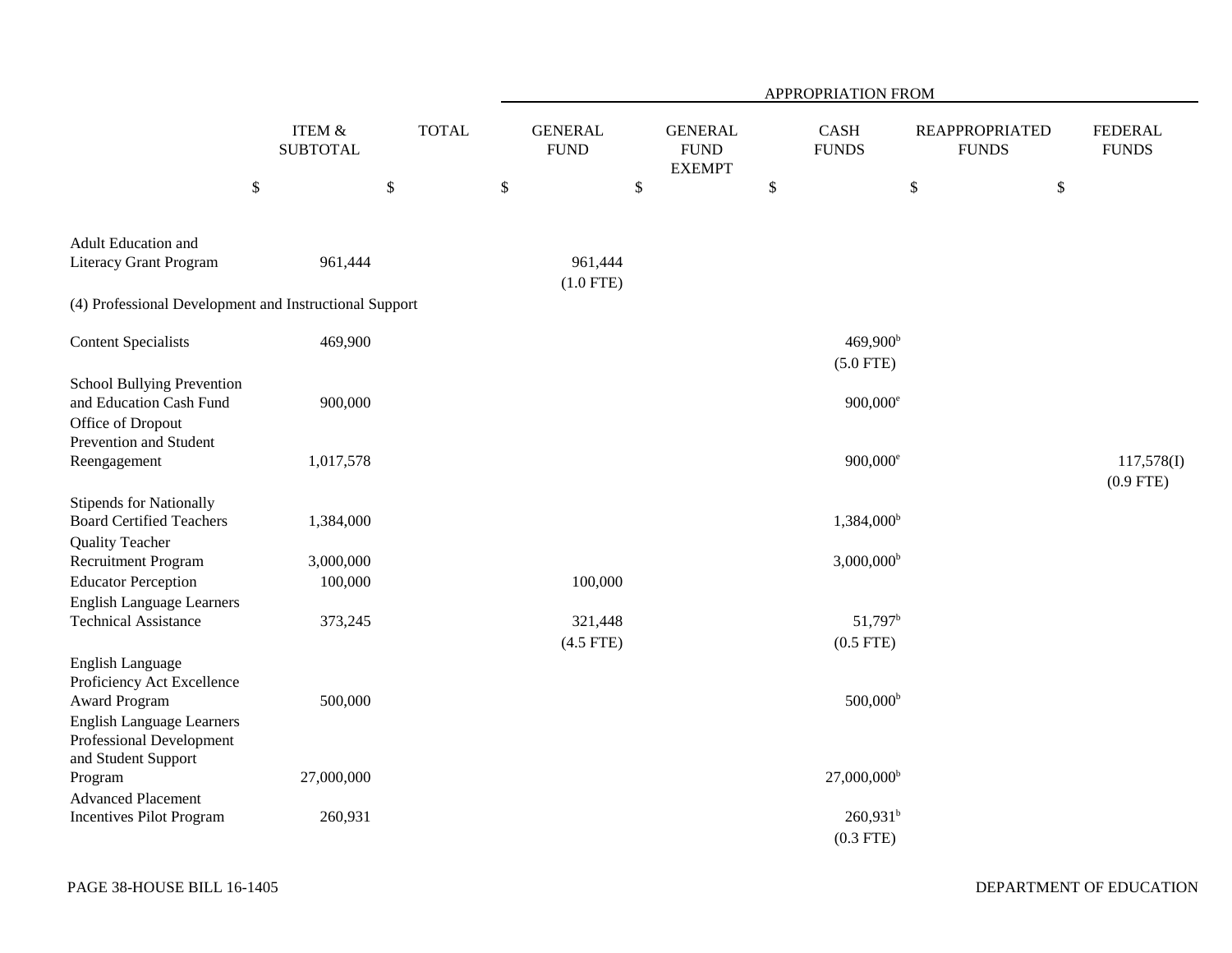|                                                                                      |                                      |              | APPROPRIATION FROM            |    |                                                |      |                                          |                                       |      |                                |  |  |
|--------------------------------------------------------------------------------------|--------------------------------------|--------------|-------------------------------|----|------------------------------------------------|------|------------------------------------------|---------------------------------------|------|--------------------------------|--|--|
|                                                                                      | <b>ITEM &amp;</b><br><b>SUBTOTAL</b> | <b>TOTAL</b> | <b>GENERAL</b><br><b>FUND</b> |    | <b>GENERAL</b><br><b>FUND</b><br><b>EXEMPT</b> |      | CASH<br><b>FUNDS</b>                     | <b>REAPPROPRIATED</b><br><b>FUNDS</b> |      | <b>FEDERAL</b><br><b>FUNDS</b> |  |  |
|                                                                                      | $\$$                                 | \$           | \$                            | \$ |                                                | $\$$ |                                          | $\mathbb{S}$                          | $\$$ |                                |  |  |
| <b>School Turnaround Leaders</b><br>Development Program                              | 2,000,991                            |              |                               |    |                                                |      | $2,000,991$ <sup>b</sup><br>$(1.2$ FTE)  |                                       |      |                                |  |  |
| (5) Facility Schools<br>Facility Schools Unit and<br><b>Facility Schools Board</b>   | 317,665                              |              |                               |    |                                                |      |                                          | 317,665                               |      |                                |  |  |
| <b>Facility School Funding</b>                                                       | 16,604,845                           |              |                               |    |                                                |      | $16,604,845^b$                           | $(3.0$ FTE)                           |      |                                |  |  |
| (6) Other Assistance<br>Appropriated Sponsored<br>Programs                           | 281,611,760                          |              |                               |    |                                                |      | $2,702,223^k$<br>$(1.0$ FTE)             | 4,631,407<br>$(6.0$ FTE)              |      | 274,278,130(I)<br>$(61.7$ FTE) |  |  |
| School Counselor Corps<br><b>Grant Program</b>                                       | 10,000,000                           |              |                               |    |                                                |      | $10,000,000$ <sup>b</sup><br>$(2.0$ FTE) |                                       |      |                                |  |  |
| <b>BOCES</b> Funding per<br>Section 22-5-122, C.R.S.                                 | 3,308,255                            |              |                               |    |                                                |      | $3,308,255^b$<br>$(1.0$ FTE)             |                                       |      |                                |  |  |
| <b>Contingency Reserve Fund</b><br>Supplemental On-line                              | 1,000,000                            |              |                               |    |                                                |      | $1,000,000^{\rm m}$                      |                                       |      |                                |  |  |
| <b>Education Services</b><br>Interstate Compact on<br><b>Educational Opportunity</b> | 480,000                              |              |                               |    |                                                |      | $480,000^n$                              |                                       |      |                                |  |  |
| for Military Children<br>College and Career                                          | 20,619                               |              |                               |    |                                                |      | $20,619^b$                               |                                       |      |                                |  |  |
| Readiness                                                                            | 181,145                              |              | 181,145<br>$(2.0$ FTE)        |    |                                                |      |                                          |                                       |      |                                |  |  |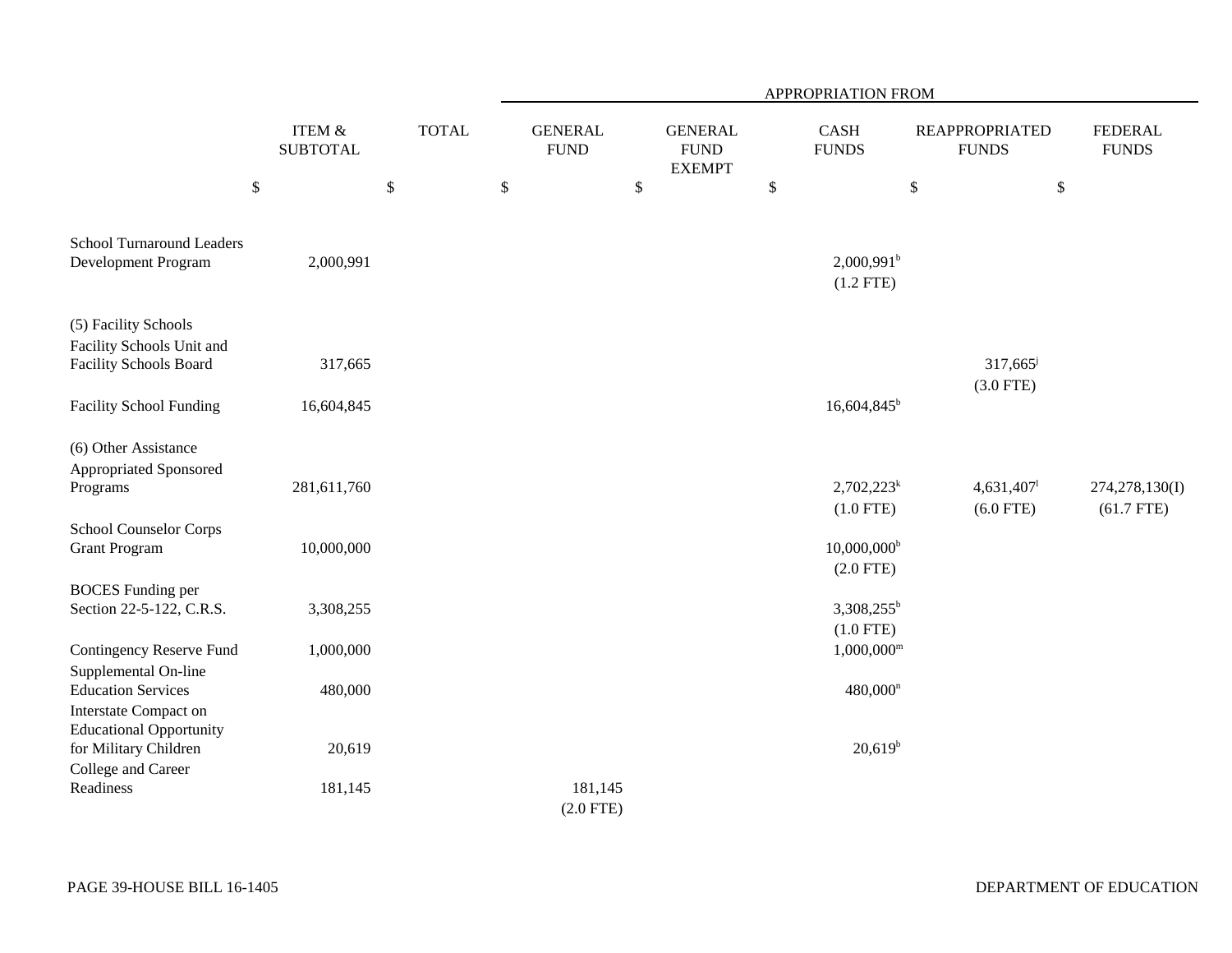|                                       |    |                                      |    |  |    |  |              |                               |   | <b>APPROPRIATION FROM</b>               |    |    |                             |                                       |                                |  |
|---------------------------------------|----|--------------------------------------|----|--|----|--|--------------|-------------------------------|---|-----------------------------------------|----|----|-----------------------------|---------------------------------------|--------------------------------|--|
|                                       |    | <b>ITEM &amp;</b><br><b>SUBTOTAL</b> |    |  |    |  | <b>TOTAL</b> | <b>GENERAL</b><br><b>FUND</b> |   | GENERAL<br><b>FUND</b><br><b>EXEMPT</b> |    |    | <b>CASH</b><br><b>FUNDS</b> | <b>REAPPROPRIATED</b><br><b>FUNDS</b> | <b>FEDERAL</b><br><b>FUNDS</b> |  |
|                                       | \$ |                                      | \$ |  | \$ |  | \$           |                               | ◡ |                                         | \$ | \$ |                             |                                       |                                |  |
| Colorado Student Leaders<br>Institute |    | 218,825                              |    |  |    |  |              |                               |   | $218,825^b$                             |    |    |                             |                                       |                                |  |
|                                       |    | 749,057,017                          |    |  |    |  |              |                               |   |                                         |    |    |                             |                                       |                                |  |

<sup>a</sup> This amount shall be from the State Public School Fund created in Section 22-54-114 (1), C.R.S., from interest and income earned on the investment of money in the Public School Fund that is credited to the State Public School Fund pursuant to Section 22-41-102 (3) (d), C.R.S.

<sup>b</sup> These amounts shall be from the State Education Fund created in Section 17 (4) (a) of Article IX of the State Constitution. Pursuant to Section 17 (3) of Article IX of the State Constitution, appropriations from the State Education Fund are not subject to the limitation on fiscal year spending set forth in Section 20 of Article X of the State Constitution.

<sup>c</sup> These amounts shall be from the Start Smart Nutrition Program Fund created in Section 22-82.7-105 (1), C.R.S., including \$700,000 reappropriated funds from General Fund money appropriated to the Start Smart Nutrition Program Fund line item in FY 2016-17 and \$400,000 cash funds from Start Smart Nutrition Program Fund reserves.

<sup>d</sup> This amount shall be from Medicaid funds transferred from the Department of Health Care Policy and Financing from the Transfer to Department of Education for Public School Health Services Administration line item in the Executive Director's Office.

e These amounts shall be from the Marijuana Tax Cash Fund created in Section 39-28.8-501 (1), C.R.S.

f These amounts shall be from the Public School Capital Construction Assistance Fund created in Section 22-43.7-104 (1), C.R.S.

<sup>g</sup> Of this amount, \$20,000,000 shall be from the State Education Fund created in Section 17 (4) (a) of Article IX of the State Constitution, and \$5,000,000 shall be from the Charter School Facilities Assistance Account, an account within the Public School Capital Construction Assistance Fund, created in Section 22-43.7-104 (2) (d), C.R.S. Pursuant to Section 17 (3) of Article IX of the State Constitution, appropriations from the State Education Fund are not subject to the limitation on fiscal year spending set forth in Section 20 of Article X of the State Constitution.

<sup>h</sup> This amount shall be from the Early Literacy Fund created in Section 22-7-1210 (1), C.R.S., and shall include \$4,378,678 from tobacco settlement money that is transferred to the Fund pursuant to Section 22-7-1210 (3), C.R.S., and \$818,926 transferred from the State Education Fund pursuant to Section 22-7-1210 (1) (d) (I), C.R.S. Pursuant to Section 24-22-116 (2) (a) (I), C.R.S., tobacco litigation settlement funds are not state fiscal year spending as defined in Section 20 of Article X of the State Constitution.

<sup>i</sup> This amount shall be from the Early Literacy Fund created in Section 22-7-1210 (1), C.R.S., from money transferred from the State Education Fund pursuant to Section 22-7-1210 (1) (d) (I), C.R.S.

<sup>j</sup> This amount shall be transferred from the Facility School Funding line item appropriation in the Assistance to Public Schools section of this department.

<sup>k</sup> Of this amount, \$1,892,223 shall be from various grants and donations and \$810,000 shall be from fees and charges for workshops, conferences, training programs, and seminars.

<sup>1</sup> This amount shall be transferred from the Department of Human Services from the Division of Early Care and Learning.

" This amount shall be from the Contingency Reserve Fund created in Section 22-54-117 (1) (a), C.R.S., from school district reimbursements pursuant to Section 22-54-117 (1) (c), C.R.S.

n This amount shall be from the State Public School Fund created in Section 22-54-114 (1), C.R.S., from federal mineral leasing revenues transferred to the State Public School Fund pursuant to Sections 22-54-114 (1) and 34-63-102, C.R.S.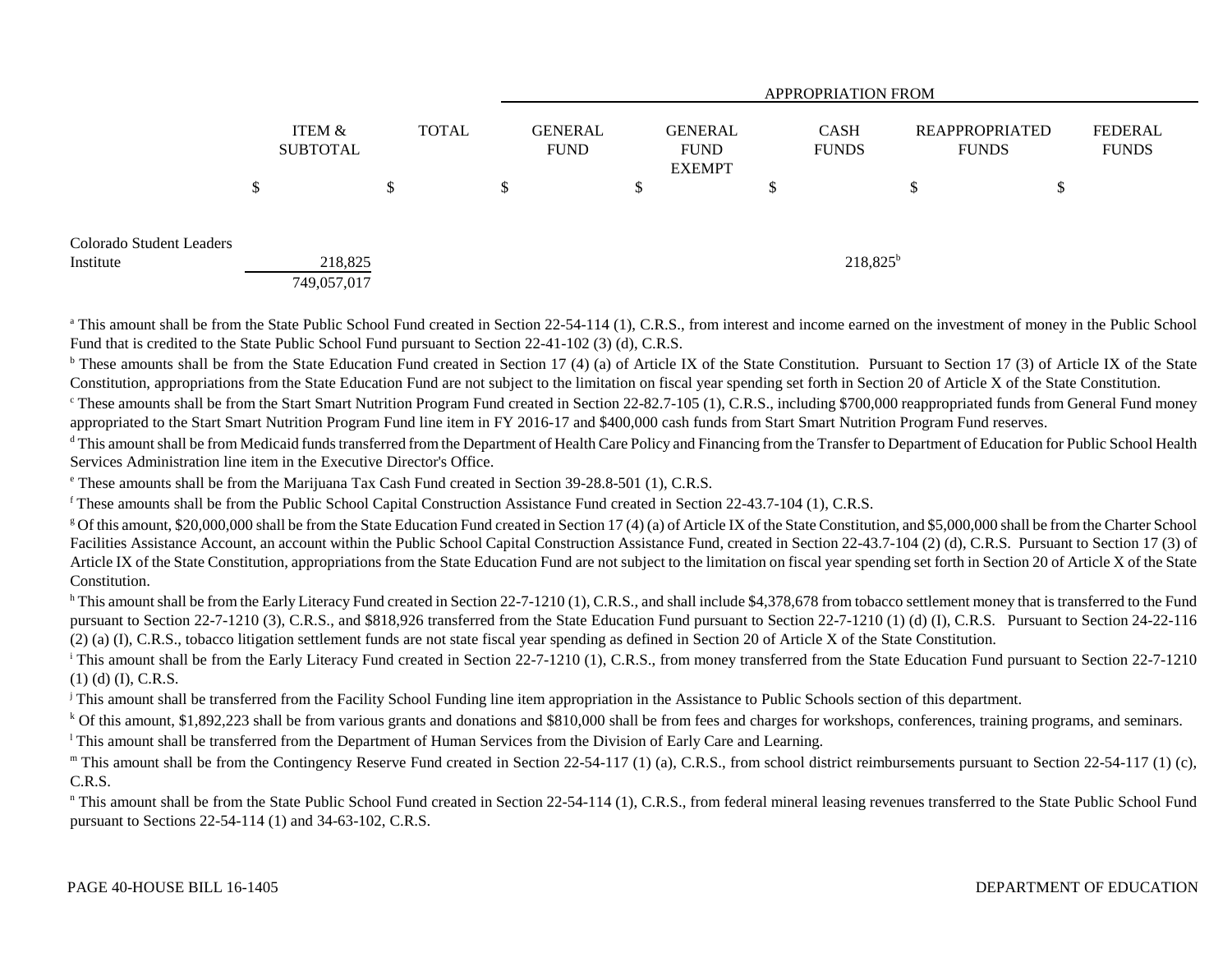|                              |                    |              | <b>APPROPRIATION FROM</b>     |                                         |                             |                                |                         |  |  |  |
|------------------------------|--------------------|--------------|-------------------------------|-----------------------------------------|-----------------------------|--------------------------------|-------------------------|--|--|--|
|                              | ITEM &<br>SUBTOTAL | <b>TOTAL</b> | <b>GENERAL</b><br><b>FUND</b> | GENERAL<br><b>FUND</b><br><b>EXEMPT</b> | <b>CASH</b><br><b>FUNDS</b> | REAPPROPRIATED<br><b>FUNDS</b> | FEDERAL<br><b>FUNDS</b> |  |  |  |
| \$                           |                    | \$           | \$                            | $\boldsymbol{\mathsf{S}}$               | ◡                           | \$<br>\$                       |                         |  |  |  |
| (D) Indirect Cost Assessment |                    |              |                               |                                         |                             |                                |                         |  |  |  |
| Indirect Cost Assessment     | 2,308,966          |              |                               |                                         | $25,000^{\rm a}$            | $55,571^{\rm b}$               | 2,228,395(I)            |  |  |  |

<sup>a</sup> This amount shall be from various grants and donations.

<sup>b</sup> This amount shall be transferred from the Department of Health Care Policy and Financing from the Transfer to Department of Education for Public School Health Services line item appropriation in the Executive Director's Office.

|                                 |           | 5,342,902,491 |                   |                      |              |
|---------------------------------|-----------|---------------|-------------------|----------------------|--------------|
| (3) LIBRARY PROGRAMS            |           |               |                   |                      |              |
| Administration                  | 1,077,426 | 823,566       | $253,860^{\circ}$ |                      |              |
|                                 |           | $(11.8$ FTE)  | $(2.5$ FTE $)$    |                      |              |
| Federal Library Funding         | 3,089,065 |               |                   |                      | 3,089,065(I) |
|                                 |           |               |                   |                      | $(23.8$ FTE) |
| Colorado Library                |           |               |                   |                      |              |
| Consortium                      | 1,000,000 | 1,000,000     |                   |                      |              |
| Colorado Virtual Library        | 379,796   | 359,796       | $20,000^a$        |                      |              |
| <b>Colorado Talking Book</b>    |           |               |                   |                      |              |
| Library, Building               |           |               |                   |                      |              |
| Maintenance and Utilities       |           |               |                   |                      |              |
| <b>Expenses</b>                 | 90,660    | 90,660        |                   |                      |              |
| Reading Services for the        |           |               |                   |                      |              |
| Blind <sup>7</sup>              | 410,000   | 50,000        |                   | 360,000 <sup>b</sup> |              |
| State Grants to Publicly-       |           |               |                   |                      |              |
| <b>Supported Libraries</b>      |           |               |                   |                      |              |
| Program <sup>8</sup>            | 2,500,000 | 2,500,000     |                   |                      |              |
| <b>Indirect Cost Assessment</b> | 55,327    |               |                   |                      | 55,327(I)    |
|                                 |           | 8,602,274     |                   |                      |              |

a These amounts shall be from grants and donations.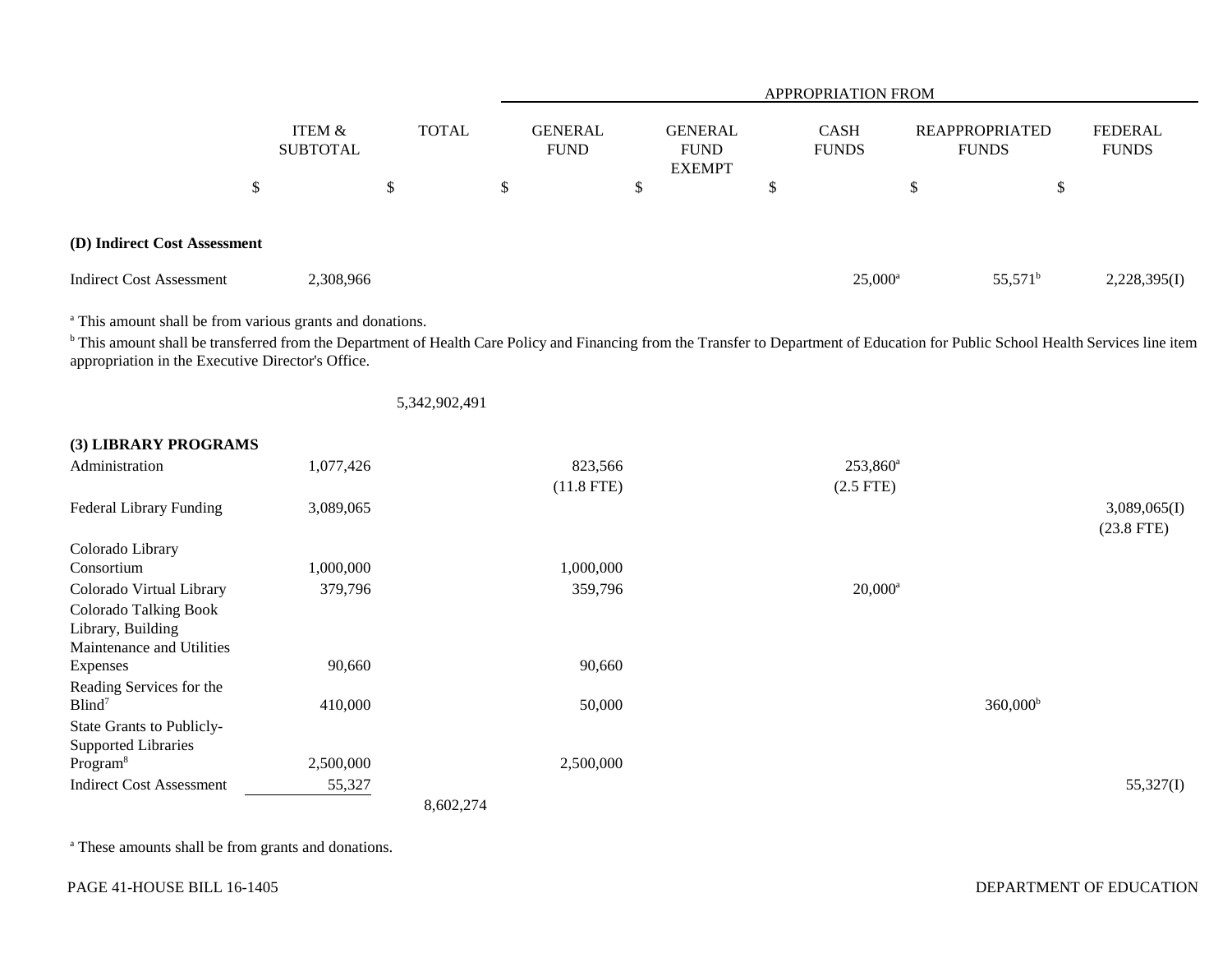|                   |       |             | APPROPRIATION FROM |              |  |                                         |  |  |  |  |  |  |
|-------------------|-------|-------------|--------------------|--------------|--|-----------------------------------------|--|--|--|--|--|--|
|                   |       |             |                    |              |  |                                         |  |  |  |  |  |  |
| <b>ITEM &amp;</b> | TOTAL | GENERAL     | <b>GENERAL</b>     | <b>CASH</b>  |  | <b>REAPPROPRIATED</b><br><b>FEDERAL</b> |  |  |  |  |  |  |
| <b>SUBTOTAL</b>   |       | <b>FUND</b> | <b>FUND</b>        | <b>FUNDS</b> |  | <b>FUNDS</b><br><b>FUNDS</b>            |  |  |  |  |  |  |
|                   |       |             | <b>EXEMPT</b>      |              |  |                                         |  |  |  |  |  |  |
|                   |       |             |                    |              |  |                                         |  |  |  |  |  |  |

<sup>b</sup> This amount shall be from money appropriated from the Colorado Disabled Telephone Users Fund to the Department of Regulatory Agencies, to be credited to the Reading Services for the Blind Cash Fund created in Section 24-90-105.5 (5), C.R.S., pursuant to Section 40-17-104 (1), C.R.S.

## **(4) SCHOOL FOR THE DEAF AND THE BLIND**

| (A) School Operations       |               |            |               |
|-----------------------------|---------------|------------|---------------|
| Personal Services           | 10,568,120    |            |               |
|                             | $(153.1$ FTE) |            |               |
| Early Intervention Services | 1,226,824     |            |               |
|                             | $(10.0$ FTE)  |            |               |
| Shift Differential          | 110,489       |            |               |
| <b>Operating Expenses</b>   | 668,291       |            |               |
| Vehicle Lease Payments      | 16,697        |            |               |
| Utilities                   | 602,580       |            |               |
| Allocation of State and     |               |            |               |
| Federal Categorical         |               |            |               |
| Program Funding             | 170,000       |            |               |
|                             | $(0.4$ FTE)   |            |               |
| Medicaid Reimbursements     |               |            |               |
| for Public School Health    |               |            |               |
| Services                    | 403,244       |            |               |
|                             | $(1.5$ FTE)   |            |               |
|                             | 13,766,245    | 11,582,107 | $2,184,138^a$ |
|                             |               |            |               |

<sup>a</sup> Of this amount, \$1,575,894 shall be transferred from the Facility School Funding line item appropriation in the Assistance to Public Schools section of this department, \$403,244 shall be transferred from the Department of Health Care Policy and Financing from the Public School Health Services line item appropriation in the Other Medical Services section, \$170,000 shall be transferred from various line items in the Assistance to Public Schools section of this department, and \$35,000 shall be transferred from the Appropriated Sponsored Programs line item appropriation in the Assistance to Public Schools section of this department.

## **(B) Special Purpose**

Fees and Conferences 120,000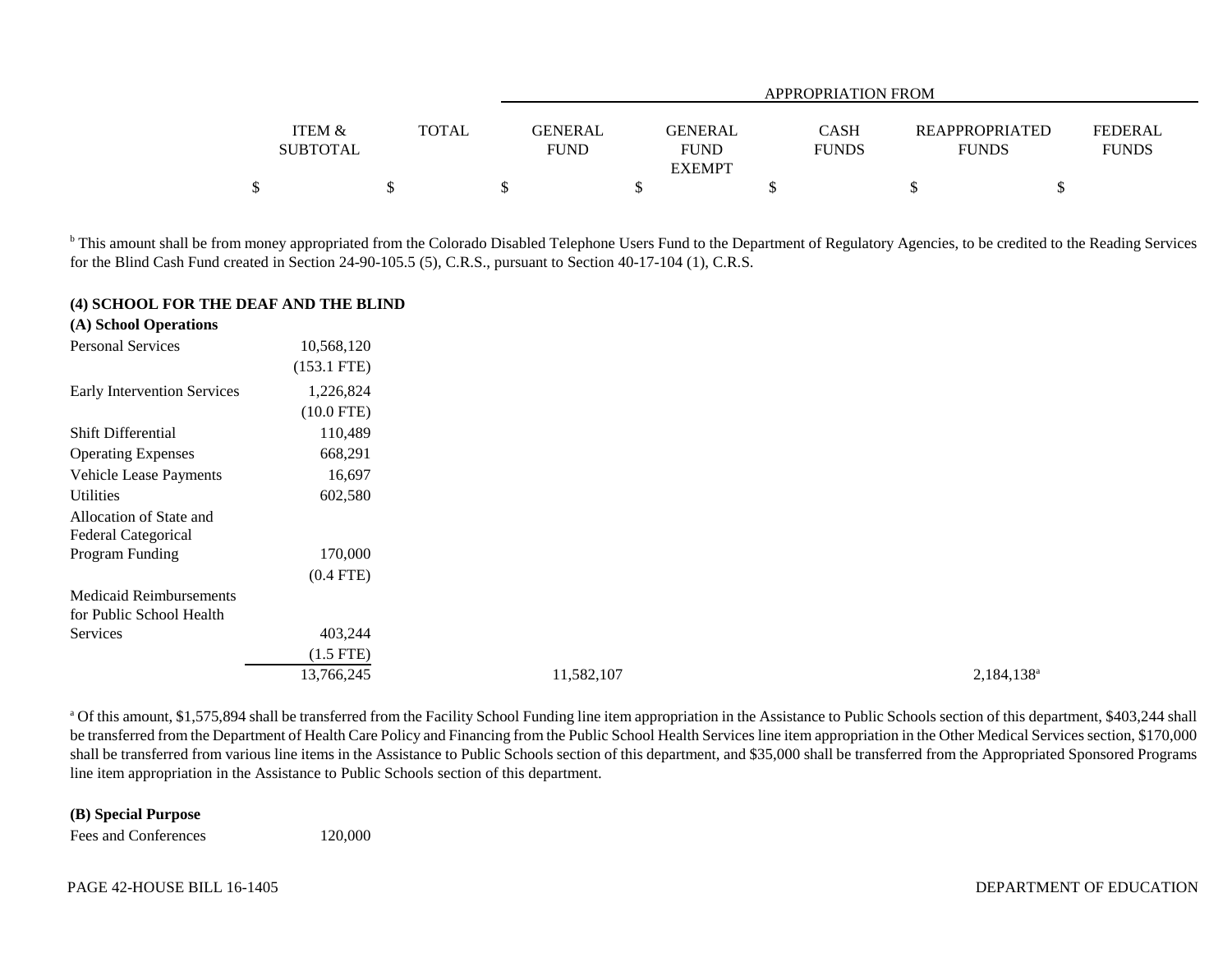|                                                 |                                                  |              |                               |                                                |  | APPROPRIATION FROM          |                                       |                                |
|-------------------------------------------------|--------------------------------------------------|--------------|-------------------------------|------------------------------------------------|--|-----------------------------|---------------------------------------|--------------------------------|
|                                                 | ITEM &<br><b>SUBTOTAL</b>                        | <b>TOTAL</b> | <b>GENERAL</b><br><b>FUND</b> | <b>GENERAL</b><br><b>FUND</b><br><b>EXEMPT</b> |  | <b>CASH</b><br><b>FUNDS</b> | <b>REAPPROPRIATED</b><br><b>FUNDS</b> | <b>FEDERAL</b><br><b>FUNDS</b> |
|                                                 | \$                                               | \$           | \$                            | \$                                             |  | \$                          | \$<br>\$                              |                                |
| <b>Outreach Services</b>                        | 1,025,000<br>$(6.2$ FTE)                         |              |                               |                                                |  |                             |                                       |                                |
| Tuition from Out-of-state<br>Students<br>Grants | 200,000<br>1,202,331<br>$(9.0$ FTE)<br>2,547,331 |              |                               |                                                |  | 1,075,000 <sup>a</sup>      | $1,472,331^b$                         |                                |

<sup>a</sup> Of this amount, \$755,000 shall be from fees collected from school districts, boards of cooperative services, and private entities for the purposes of outreach services, \$200,000 shall be tuition payments received from other states, and \$120,000 shall be from fees and charges for workshops and conferences.

<sup>b</sup> This amount shall be from various federal funds transferred from the Assistance to Public Schools section of this department.

16,313,576

| <b>TOTALS PART III</b> |                 |                 |                            |                    |                       |                  |
|------------------------|-----------------|-----------------|----------------------------|--------------------|-----------------------|------------------|
| (EDUCATION)            | \$5,452,310,190 | \$2,891,189,305 | \$873,835,000 <sup>a</sup> | $$1,005,881,952^b$ | $$33.075.421^{\circ}$ | $$648,328,512^d$ |

<sup>a</sup> This amount shall be from the General Fund Exempt Account created in Section 24-77-103.6 (2), C.R.S.

 $b$  Of this amount, \$3,403,844 contains an (I) notation.

 $\degree$  Of this amount, \$16,931,760 contains an (I) notation.

d This amount contains an (I) notation.

**FOOTNOTES** -- The following statements are referenced to the numbered footnotes throughout section 2.

5 Department of Education, Assistance to Public Schools, Public School Finance, State Share of Districts' Total Program Funding -- Pursuant to Section 22-35- 108 (2) (a), C.R.S., the purpose of this footnote is to specify what portion of this appropriation is intended to be available for the Accelerating Students Through Concurrent Enrollment (ASCENT) Program for FY 2016-17. It is the intent of the General Assembly that the Department of Education be authorized to utilize up to \$3,737,250 of this appropriation to fund qualified students designated as ASCENT Program participants. This amount is calculated based on an estimated 550 FTE participants funded at a rate of \$6,795 per FTE pursuant to Section 22-54-104 (4.7), C.R.S.